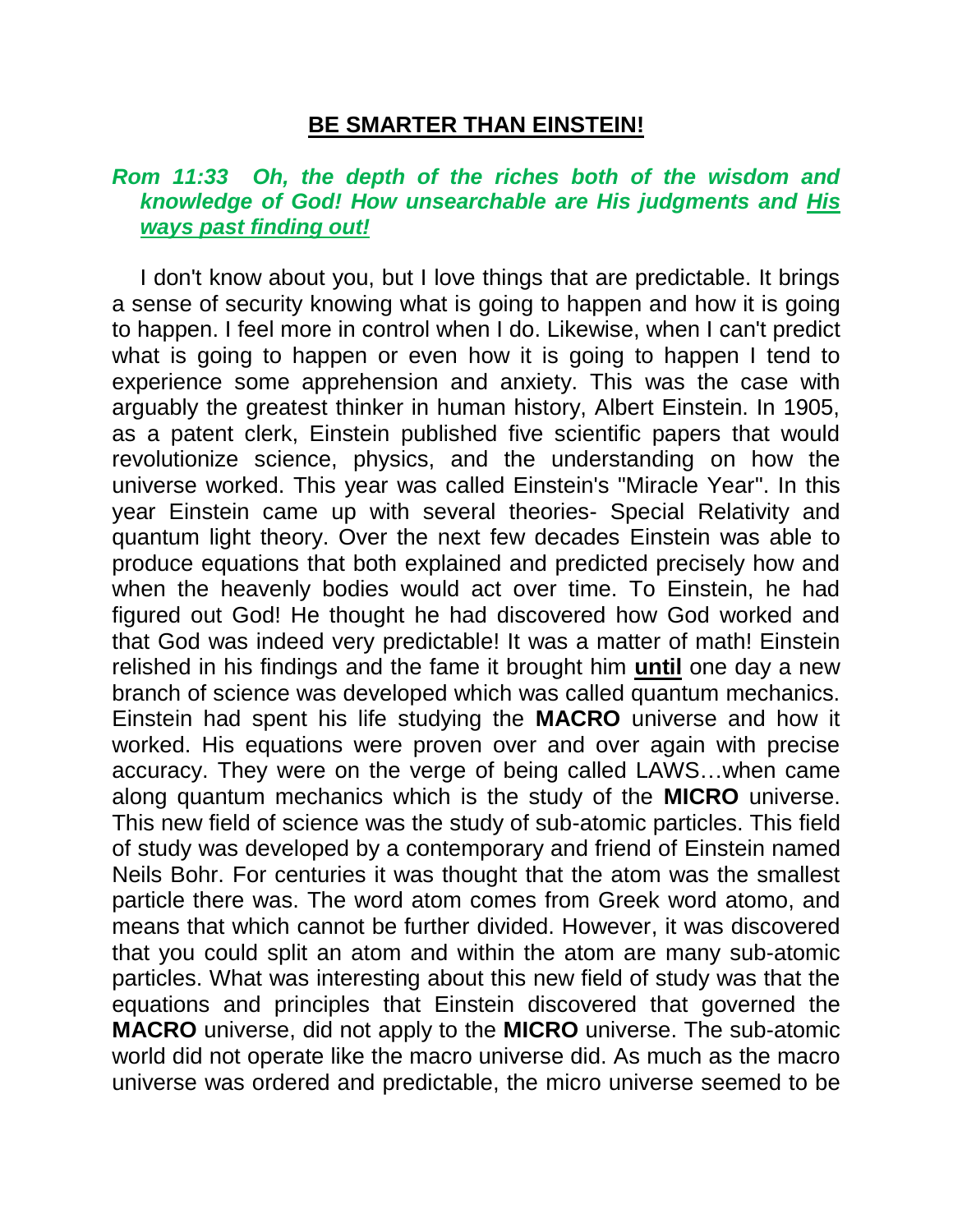random and unpredictable. Sub-atomic particles seem to act strangely and with no rhyme or reason to them. It was even showed that some particles would change by the simple reason they were being observed! Einstein, who thought he had God figured out, hated this new field of science. He actually deplored it! Einstein had this to say about quantum mechanics:

## **I find the idea quite intolerable that an electron exposed to radiation should choose of its own free will, not only its moment to jump off, but also its direction. In that case, I would rather be a cobbler, or even an employee in a gaming house, than a physicist. -Albert Einstein**

Einstein and Bohr would spend hours arguing with one another about the MACRO and MICRO universe. Einstein would tell Bohr that he was putting dice in the hand of God. Bohr told Einstein not to tell God what to do with His dice! Einstein spent the rest of his life trying to disprove quantum mechanics by coming up with one master equation of all things. He just knew there had to be one master equation that explained God and how He operated on all levels. To find this holy grail of equations would be to figure God out once and for all! It would just be a hop-skipand a jump from there to maybe harnessing this equation for ourselves and we could become a god ourselves! Einstein refused to study quantum mechanics. He sort of put his hands over his ears and refused to face truth. He locked himself away for the last part of his life and scribbled math equations on his pad of paper. Up until the day he died he was still trying to find that one elusive equation that would figure God out. I could have saved poor Einstein a lot of years of frustration and a lot of spent brain power. The Bible says that God's ways are **past FINDING out**. This means that man by his brain **ALONE** cannot find out God's ways. Man without God's aid cannot know God's mind and how He does things in particular situations. Now, God by his grace will **REVEAL** His ways to a person who believes him, but someone cannot **FIND** out God's ways by his brain.

Psa 103:7 He **made known** His ways to Moses, His acts to the children of Israel.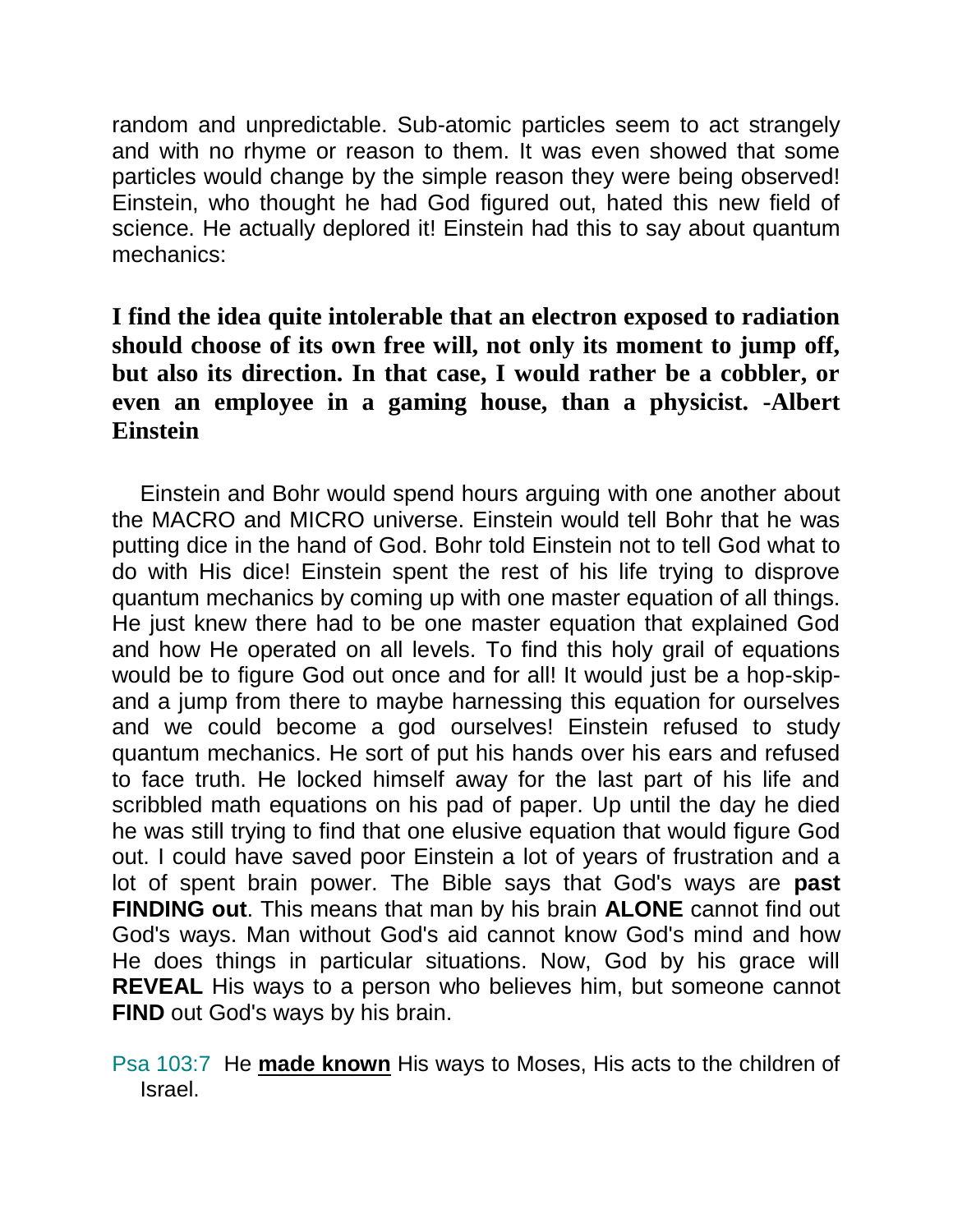In Psalms it says that God **made known** His ways to Moses. This means it was *revealed* to Moses God's ways. Moses did not figure God out. The New Testament has this to say:

1Co 2:16 For "WHO HAS KNOWN THE MIND OF THE LORD THAT HE MAY INSTRUCT HIM?" But we have the mind of Christ.

No human has ever been able to figure out the mind of the Lord. However, believers have been **GIVEN** the mind of Christ as a gift by the scriptures and the Holy Spirit. The scriptures are like the equations that govern the **MACRO** universe, which delighted Einstein. As Einstein could predict what heavenly bodies were going to do, we can also predict **WHAT** God is going to do. He is going to do what His Word says! Because of God's Word and His Covenant we can know **WHAT** God is going to do. We can expect God to heal us. We can expect God to provide for us. We can expect God to protect us. We can expect these things if we trust in His Word. The problem we run into is the fact we cannot predict **HOW** God is going to do it! Many Christians are on a search for the holy grail of God's principles. We love to learn about the laws and principles of God. Much like gravity they work all the time. They bring us comfort, peace, and sense of control. Many are looking to discover God's principles so that they can "work the Word". Others are seeking for the master principle that they can employ it in all situations and at all times so that they can control their situations.

I can relate. I am a lot like Einstein, not in IQ, but in desiring to figure God out and pin him down to a principle that I can control. When I learn a new verse or principle, I tend to use it on everything and in every situation. I am dismayed when I find it often does not work! I get a bit miffed because it is a law and a principle and it should work by gosh! Why can't I make it work! I have made the same mistake Einstein made. We can know **WHAT** God is going to do [**MACRO**], but we cannot predict with our brain **HOW** God is going to do it [**MICRO**]. Revealing the micro is the role of the Holy Spirit. The Holy Spirit was given by God to reveal the **WAYS** of the Lord us and to give us the mind of Christ in each and every situation we face.

Jesus operated by the anointing and leading of the Holy Spirit. He had the mind of God in every situation. **Jesus in one sense was very predictable!** If someone asked to be healed, Jesus would heal them. However, **HOW** he healed was very unpredictable! Jesus rarely used the same method in ministering to people. With one he would lay on his hands,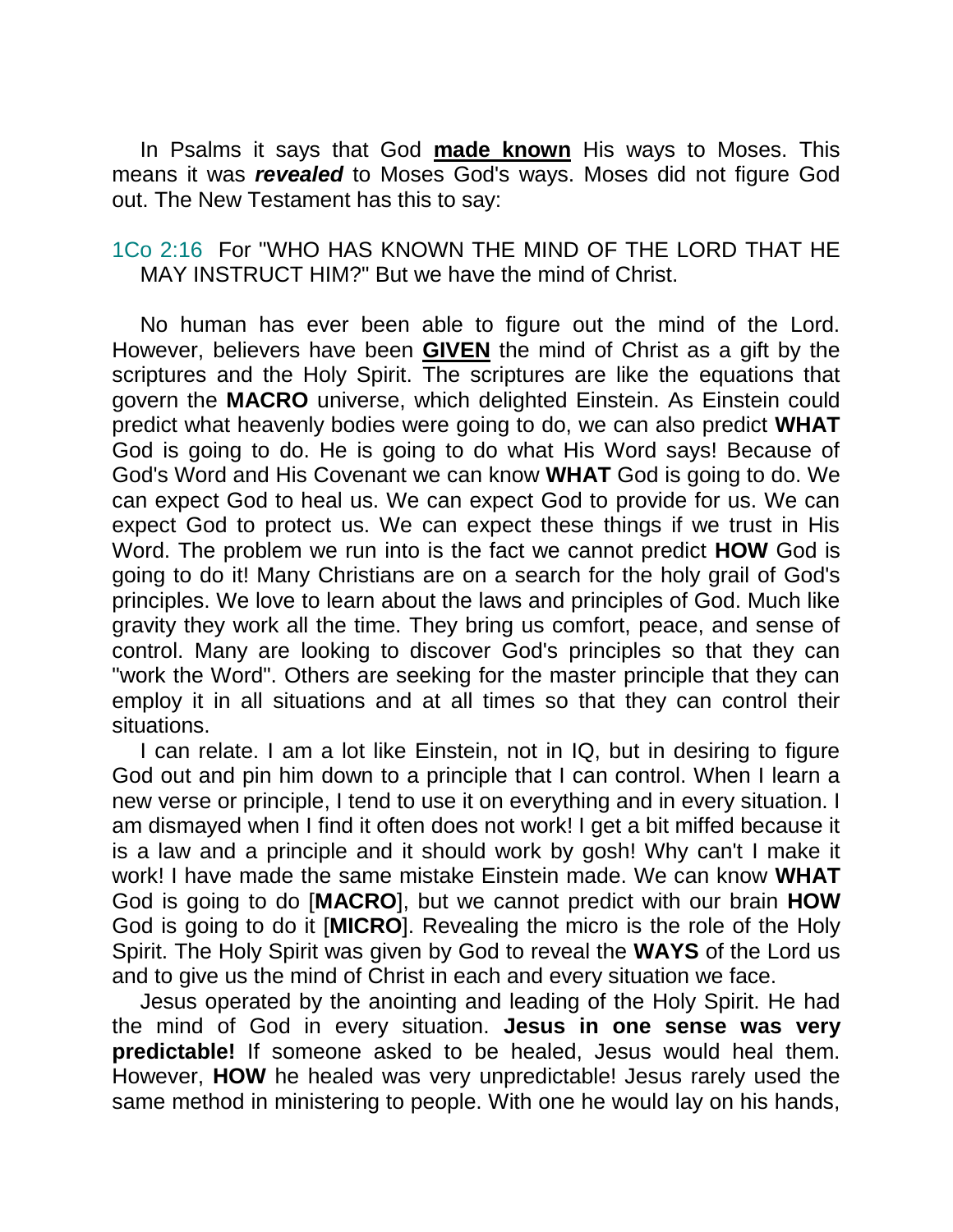to another he would simply speak, to another he would cast out a spirit of infirmity, to another he would spit in their eye, to another put mud in their eye. Boy was Jesus hard to predict in His WAYS! Jesus was lead by the Spirit of God in all that He did, so He got God's results every time. Our tendency is that when we get a scripture or a method that proved effective we want to patent it and use it in every situation and when it does not work we get mad, like we were ripped off! We were promised goods and services and they did not deliver!

It is very important that we learn the laws and principles of God. If we violate these laws and principles we will suffer for it. However, on the other hand we fall into another ditch when we seek principles over a relationship with God and hearing from His Spirit. The tendency for many is to learn the principles of God and then run off and operate the things of God like we are a puppet master. We think if we will just "work the Word" then life will come under control and we ultimately will be in control. In doing this we try to face life based upon the *knowledge of God* we have of scripture instead of *knowing God* Himself. We try to use verses as trusted tools of our trade, instead of seeking God's direction and what He is saying about particular a situation. God forbid, that God might want you to use a different verse! Many times when we come up against an adverse situation we will search our mental data-bank for a scripture or principle that covers it and pull it out and try to use it. Sometimes it works but many times it does not. When it does not we just think we did not believe it enough or we didn't "work the principle" right. The problem is that we are trying to determine **HOW** God is going to take care of our problem, instead of coming to God [which takes time and relationship] and seek His wisdom and direction for the situation. We can know **WHAT** God is going to do, but we have to receive from God **HOW** He wants to do it.

- 1Sa 23:2 Therefore David inquired of the Lord, saying, "Shall I go and attack these Philistines?" And the Lord said to David, "Go and attack the Philistines, and save Keilah."
- 1Sa 30:8 So David inquired of the Lord, saying, "Shall I pursue this troop? Shall I overtake them?" And He answered him, "Pursue, for you shall surely overtake *them* and without fail recover *all.*"2Sa 2:1 It happened after this that David inquired of the Lord, saying, "Shall I go up to any of the cities of Judah?" And the Lord said to him, "Go up." David said, "Where shall I go up?" And He said, "To Hebron."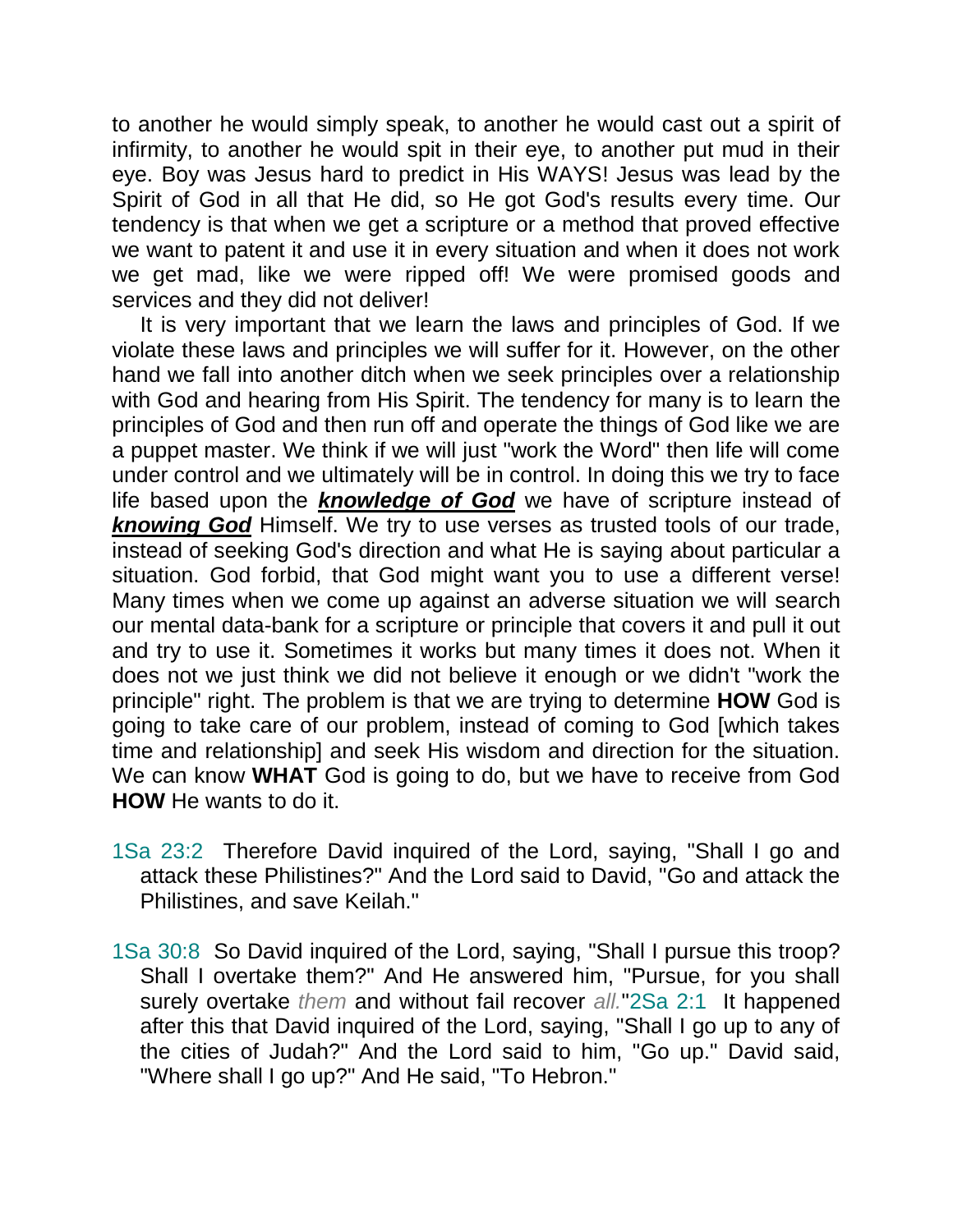- 2Sa 5:19 So David inquired of the Lord, saying, "Shall I go up against the Philistines? Will You deliver them into my hand?" And the Lord said to David, "Go up, for I will doubtless deliver the Philistines into your hand."
- 2Sa 5:22 **Then the Philistines went up once again** and deployed themselves in the Valley of Rephaim.
- 2Sa 5:23 Therefore David inquired of the Lord, and He said, "You shall not go up; circle around behind them, and come upon them in front of the mulberry trees.
- 2Sa 5:24 And it shall be, when you hear the sound of marching in the tops of the mulberry trees, then you shall advance quickly. For then the Lord will go out before you to strike the camp of the Philistines."
- 2Sa 5:25 And David did so, as the Lord commanded him; and he drove back the Philistines from Geba as far as Gezer.

King David was a very successful man. One of the reasons for this is that he was wise in seeking and inquiring of the Lord before He did things. He knew that God could be counted upon to give Him victory over His enemies [**MACRO**] because of the covenant He had with God, however, he did not know **HOW** God would do it [**MICRO**]. He needed to hear from the Lord! He inquired of the Lord and acted upon what he heard. Instead of just going on past experience or his knowledge of scripture- David wrote a lot of scripture mind you, he sought God on the specifics on how, when, and where to go. Once, David asked God if he should pursue the enemy. God said pursue. Instead of going out and pursuing David asked where shall I go up? God told him "Hebron" David obeyed and won. In another situation the Philistines were gathered against him and David inquired of God and asked if he should attack them. God said yes and David won the battle. **Then the Philistines regathered their army and camped against him in the exact same place in the exact same way.** David did not say, Ah! I remember what I did last time! I will simply go out and fight them because God said that last time in this situation and I trust God will do the same thing! No, he inquired of the Lord, and God told him to **NOT** attack but go around them and when he heard marching in the mulberry trees, then attack. David